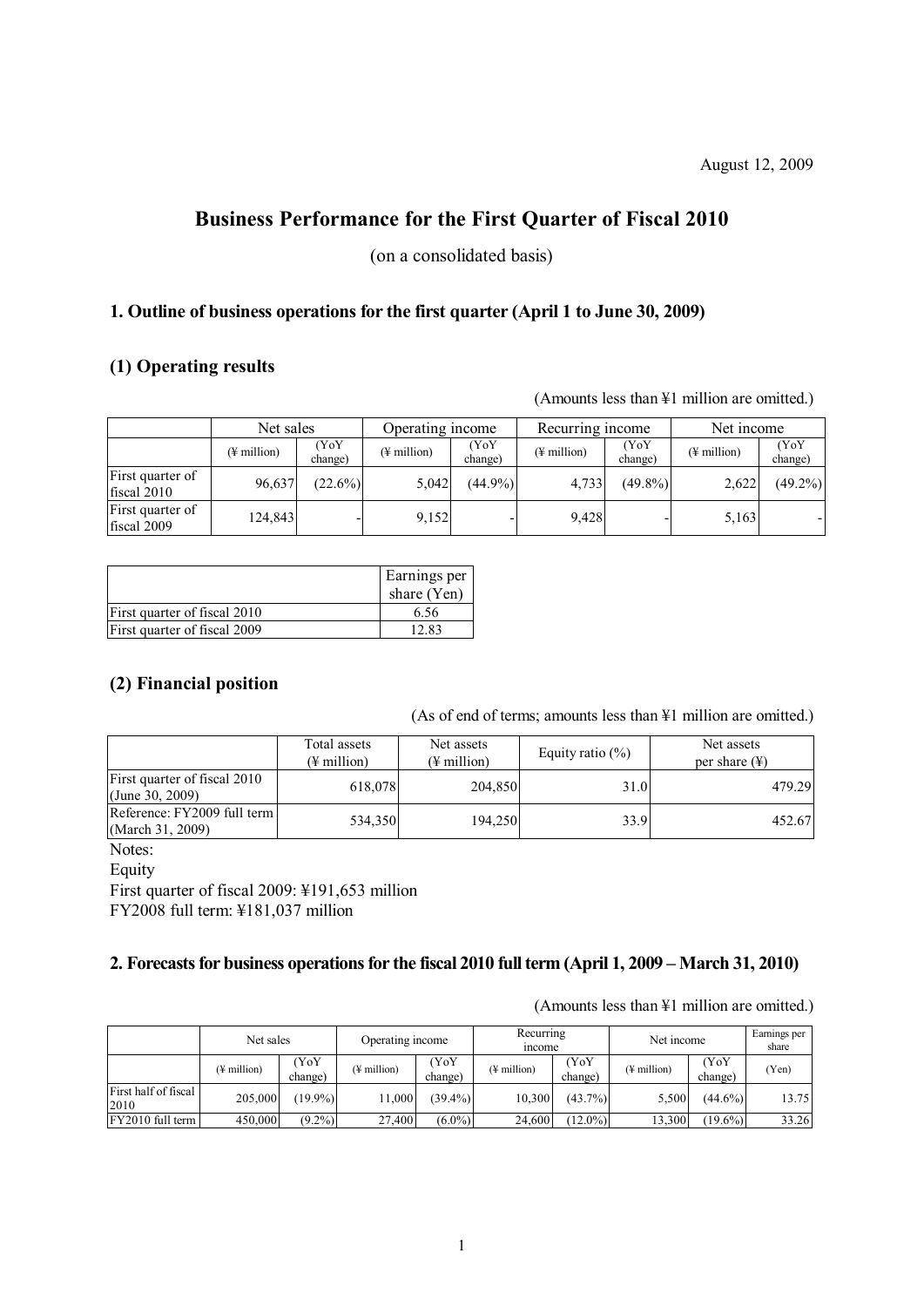# **3. Business Performance and Financial Results (consolidated basis) Business performance for the first quarter of fiscal 2010**

During the first-quarter period (April 1 to June 30, 2009) of fiscal 2010 signs of a bottomingout of the economy were seen in certain sectors thanks to the government's stimulus packages, but against the background of a continued recession in the global economy, conditions in Japan remained severe, with sharp inventory adjustments, major production cutbacks, and drastic curbs on capital investment. In addition, consumer spending remained stagnant amid a worsening employment situation.

In the Company's main user industries – the steel, non-ferrous metals, automotive, and semiconductor industries – a number of plants were closed and production lines stopped in response to the need for sharp inventory adjustments and production cuts. As a result, overall demand for the products of the TNSC Group remained weak despite certain encouraging signs such as an upturn in demand for gases for use by makers of ethylene and LCD panels in China and other East Asian countries.

Amid these circumstances, the Group posted business results on a consolidated basis for the reporting first quarter as follows: sales of ¥96,637 million (down 22.6% year-on-year), operating income of ¥5,042 million (down 44.9%), recurring income of ¥4,733 million (down 49.8%), and net income of ¥2,622 million (down 49.2%).

### **Breakdown of business performance by operational segment**

#### *Gas Business*

In the Gas Business, we experienced a resurgence in demand in the Japanese market from chemicals companies and certain electronics parts manufacturers such as LCD panel makers. We also saw some encouraging signs from our automaker customers, where inventory adjustments have just about run their course. Even so, a fullscale recovery has yet to occur, with sales volumes of the mainline products oxygen, nitrogen, and argon as well as specialty gases staying below the levels of the corresponding quarter of FY2009. Overseas, meanwhile, we experienced sharp drops in demand for gases in America and East Asia, and the effects of the yen's appreciation compounded this factor, pushing sales down sharply on a year-on-year comparison.

2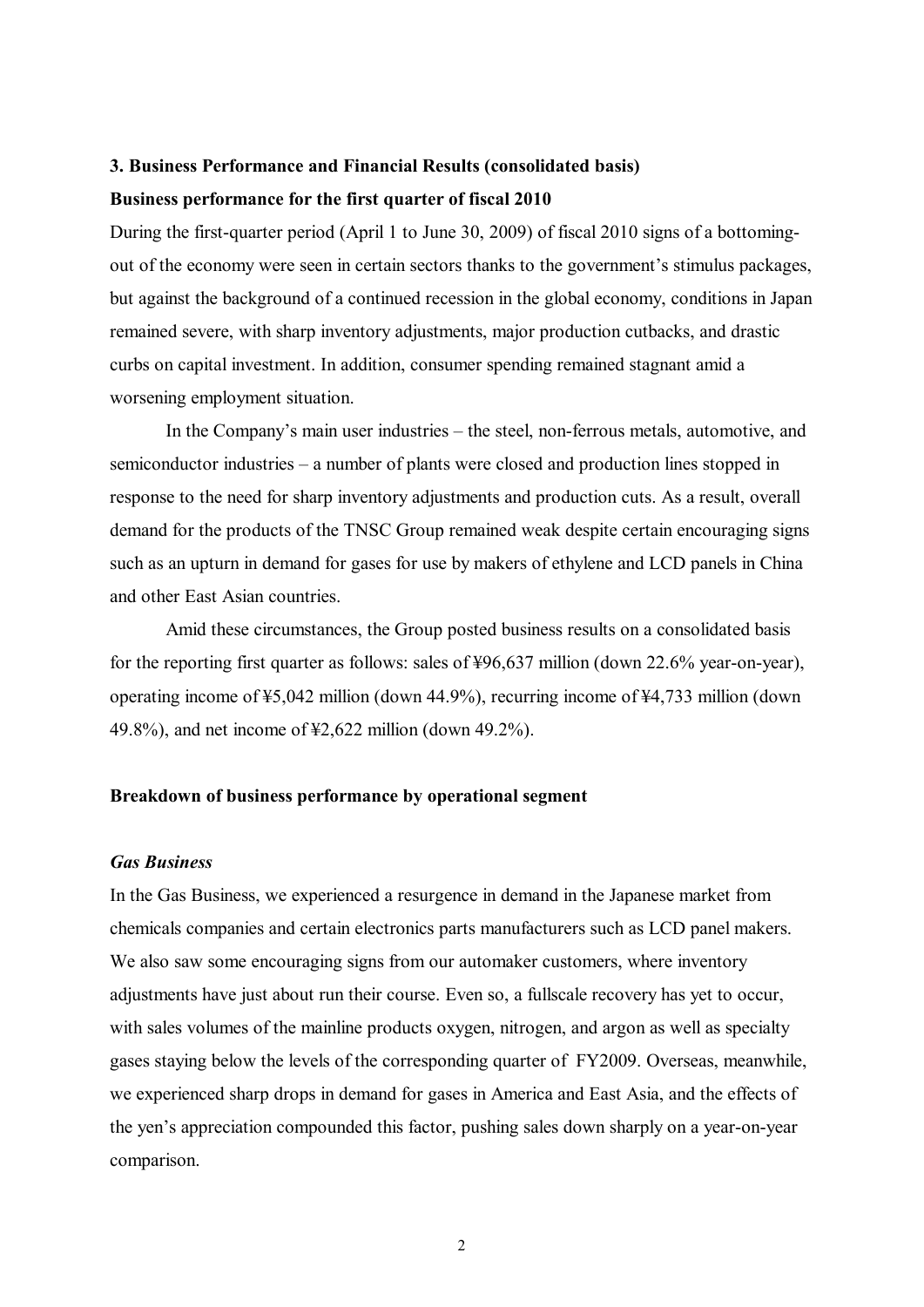As a result, sales of the Gas Business declined by 22.7% year-on-year, to ¥67,365 million, while operating income fell 34.9% to ¥4,704 million.

### *Machinery & Equipment Business*

Orders for installation work came in at a fairly normal pace, but rethinking and postponement of capital investment plans in our main customer industries pushed down demand for gasrelated equipment (including installation), equipment for the electronic industry (including installation), and welding and cutting equipment. Consequently, sales were down sharply from the previous first-quarter period.

Sales of the Machinery & Equipment Business posted a year-on-year drop of 25.6% to ¥23,962 million, while operating income was down by 62.3% at ¥831 million.

### *Housewares Business and Others*

In the Housewares Business, sales of our mainline sports bottles held firm, but all other businesses suffered from a decline in demand, causing overall sales to fall by 4.0% from the level of the previous first quarter, to ¥5,310 million, while operating income came to ¥1,273 million, up 16.0% year-on-year.

### **Breakdown of business performance by geographical segment**

#### *Japan*

In the Gas Business, the start of a recovery in demand was seen from the chemicals and automotive industries and from some sectors of the electronics industry, but no recovery was evident in the steel, non-ferrous metals, shipbuilding, machinery, and construction industries. As a result, total segment sales fell below the previous year's level. In the Housewares Business, shipments of sports bottles continued to be brisk.

Sales in Japan were down 21.0% year-on-year, at ¥76,911 million, while operating income was down 48.7% at ¥3,796 million.

### *North America*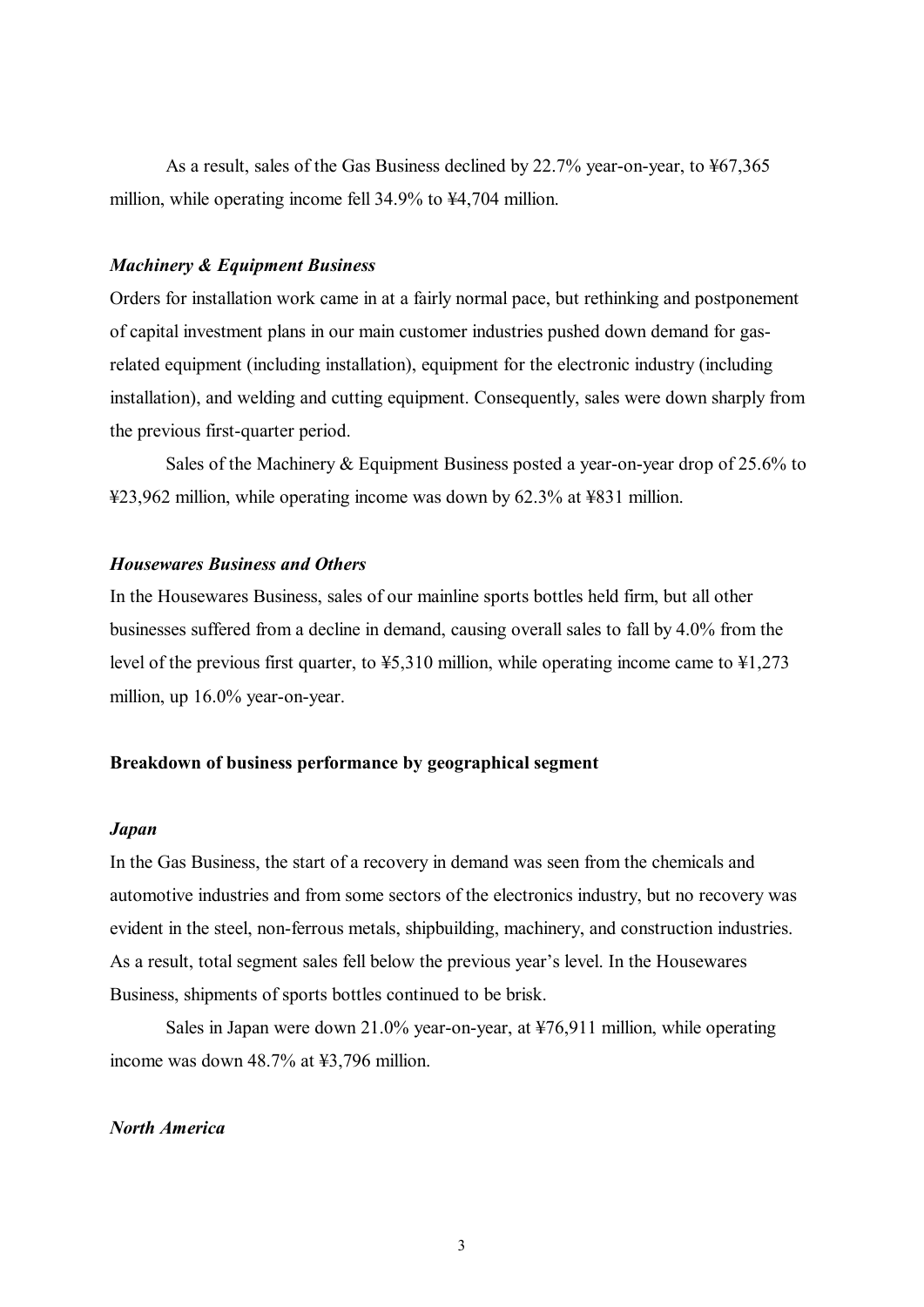The economic downturn caused sales of oxygen, nitrogen, and argon to post year-on-year declines in North America, and a sharp fall in sales of specialty gases to the semiconductor industry was also recorded. Sales on a local currency basis posted declines while on a yen basis the rate of decline was larger due to the Japanese currency's appreciation. Sales were down 25.2% year-on-year, at ¥15,581 million, while operating income fell sharply by 44.2% to ¥1,112 million.

### *Other Regions*

Customer companies in Southeast Asia have also been heavily impacted by the global downturn, and sales in the Gas Business posted a year-on-year decline for the quarter. Our major users in Taiwan, the semiconductor manufacturers, are holding back on capital investment, and as a result we recorded a decline in sales on a local currency basis. Once again, the Japanese currency's appreciation accelerated the margin of decrease in sales on a Japanesecurrency basis.

Total sales for Other Regions amounted to ¥4,145 million for a year-on-year decrease of 38.0%. Operating income was down 28.4% at ¥328 million.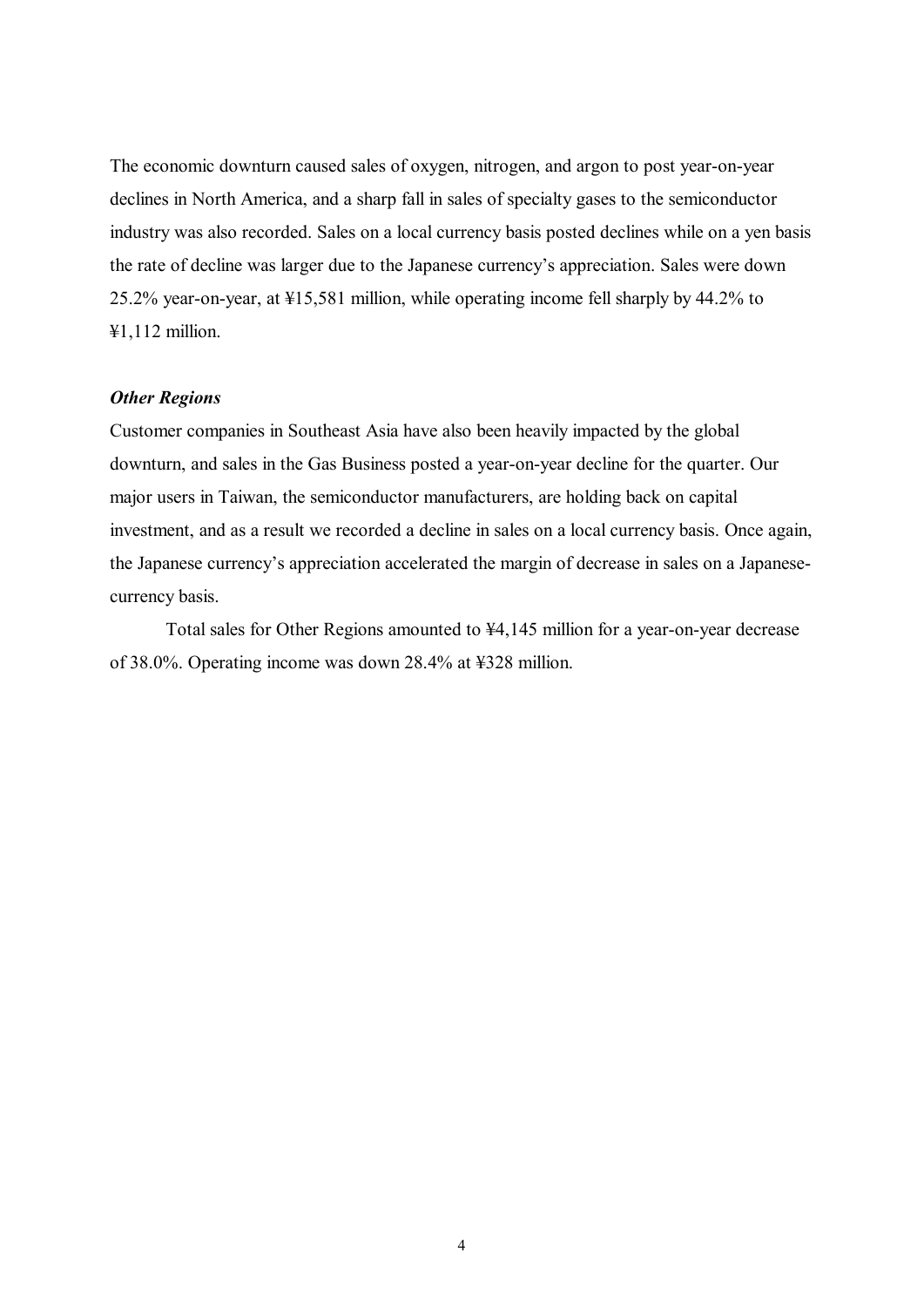# **4. Results by operating segment**

Fiscal 2010 (April 1 to June 30, 2009)

# (Millions of yen)

|                          | Gas<br><b>Business</b> | Machinery<br>and<br>Equipment<br><b>Business</b> | Housewares<br>Business and<br>Others | Total  | Eliminations or<br>Corporate | Consolidated |
|--------------------------|------------------------|--------------------------------------------------|--------------------------------------|--------|------------------------------|--------------|
| Sales                    |                        |                                                  |                                      |        |                              |              |
| (1) Sales to external    | 67,365                 | 23,962                                           | 5,310                                | 96,637 |                              | 96,637       |
| customers                |                        |                                                  |                                      |        |                              |              |
| (2) Sales from inter-    |                        |                                                  |                                      |        |                              |              |
| segment transactions and |                        | 1,959                                            | 8                                    | 1,972  | (1,972)                      |              |
| transfers                |                        |                                                  |                                      |        |                              |              |
| Total                    | 67,368                 | 25,922                                           | 5,319                                | 98,610 | (1,972)                      | 96,637       |
| Operating income         | 4,704                  | 831                                              | 1,273                                | 6,809  | (1,766)                      | 5,042        |

**Notes** 

1. Segmentation method

Products (whether developed and/or made in-house or by other companies [i.e. bought-in merchandise]) are allocated to one of the three segments of the Gas Business, the Machinery and Equipment Business, and the Housewares Business and Others.

2. The principal products and services included in the three segments are shown in the table below.

| Business segment          | Main products                                                           |
|---------------------------|-------------------------------------------------------------------------|
|                           | Oxygen, nitrogen, argon, carbon dioxide, helium, rare gases such as     |
|                           | xenon and neon, hydrogen, medical gases(oxygen, dinitrogen              |
| <b>Gas Business</b>       | monoxide), specialty gases (semiconductor materials gases, standard     |
|                           | reference gas), dissolved acetylene, liquid petroleum gas (LPG), other  |
|                           | gases, stable isotopes, equipment lease                                 |
|                           | Cutting and welding equipment, welding materials, cylinders,            |
|                           | semiconductor related engineering/equipment, semiconductor              |
|                           | manufacturing equipment, medical equipment, air separation plants       |
| Machinery and             | (oxygen, nitrogen, argon, rare gases), cryogenic air separation plants, |
| <b>Equipment Business</b> | ultra-low-temperature equipment, high-vacuum equipment, pressure        |
|                           | swing adsorption (PSA) gas generators, hydrogen generators, gas         |
|                           | compressors, gas expanders, liquefied gas storage/pumps, vacuum         |
|                           | brazing, atomic power/space development equipment and other related     |
|                           | equipment                                                               |
|                           | Stainless steel vacuum bottles(household, laboratory), vacuum thermal   |
| Housewares Business       | insulation cooking pots, assembly, processing and inspection of         |
| and Others                | electronic components, maintenance of facilities, other outsourced      |
|                           | business                                                                |

# 3. Changes in accounting standards

Previous term: Changes applicable with effect from the first quarter of fiscal 2008

Accounting standards for valuation of inventory assets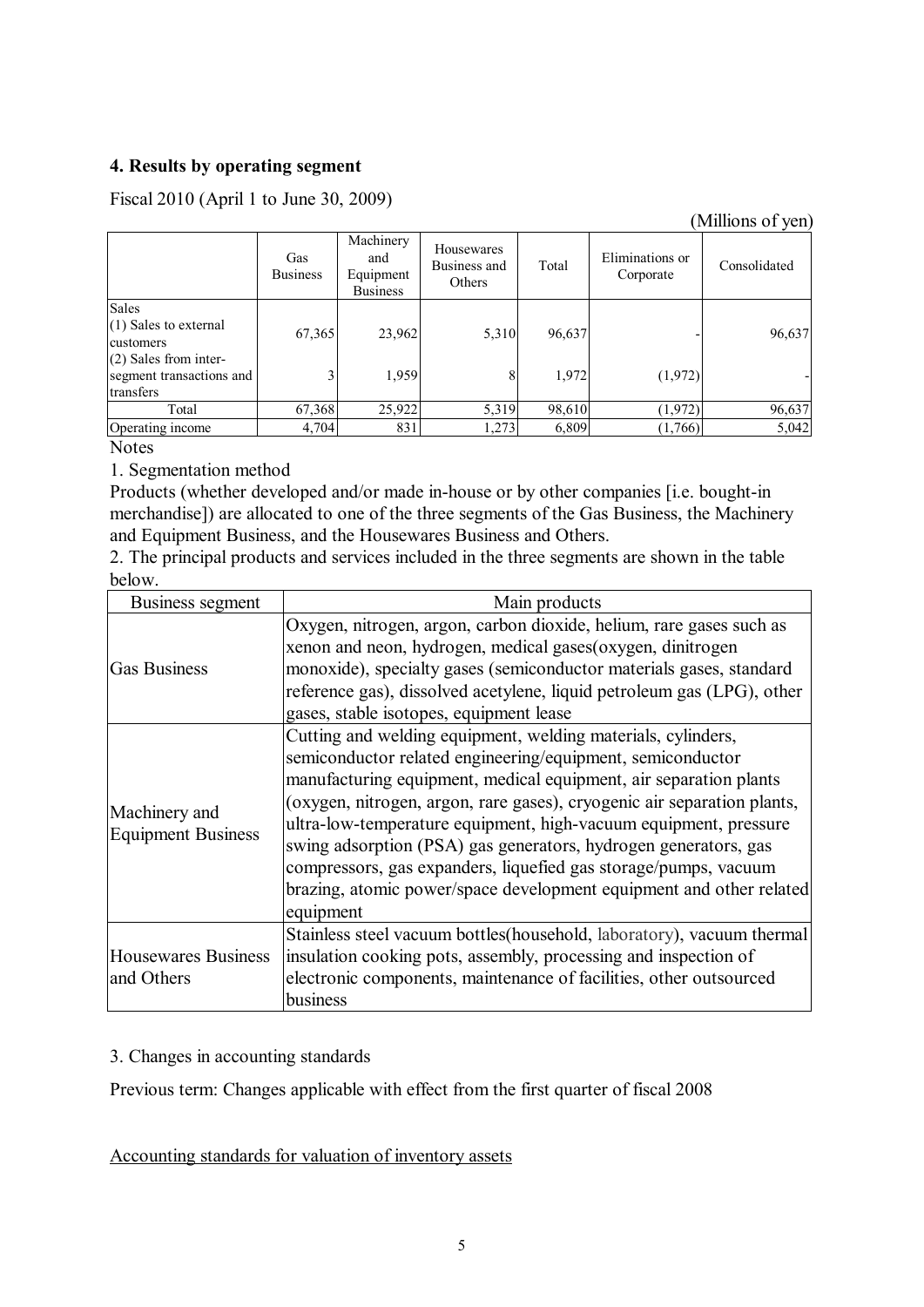For the previous first quarter, the Company applied the "Accounting Standards for Measurement of Inventories" (Accounting Standards Board of Japan (ASBJ) Statement No. 9 on July 5, 2006). The changes in the accounting standards have no material effect on the income statement.

### Unification of accounting policies applied to foreign subsidiaries

For the previous first quarter, the Company applied the "Practical Solution on Unification of Accounting Policies Applied to Foreign Subsidiaries for Consolidated Financial Statements" (ASBJ Practical Issues Task Force No. 18 on May 17, 2006). As a result, operating income for the Gas Business for the previous first quarter decreased by ¥358 million.

### Application of accounting standards for lease transactions

For the previous first quarter, the Company applied the Accounting Standard for Lease Transactions (ASBJ Statement No. 13 (June 17, 1993 (Business Accounting Council, First Subcommittee) revised March 30, 2007) and the Implementation Guidance on the Accounting Standard for Lease Transactions (ASBJ Guidance No. 16 (January 18, 1994 (Japanese Institute of Certified Public Accountants, Accounting System Committee) revised March 30, 2007). The changes in the accounting standards have no material effect on the income statement.

Reporting term: Changes applicable with effect from the first quarter of fiscal 2009 Changes in accounting standards for recognition of construction revenues and cost of completed work

With regard to accounting standards employed for the recognition of revenues resulting from construction work undertaken for customers using the completed-contract method, we previously recognized the total lump-sum amount of the completed contract values at completion, excepting for contracts with a contract amount of ¥1,000 million or larger and a work period of longer than one year to which the percentage-of-completion method was applied. However, with effect from the reporting first quarter, the Accounting Standards for Construction Contracts (ASBJ Statement No. 15, issued on December 27, 2007) and the Guidance on Application of Accounting Standards for Construction Contracts (ASBJ

6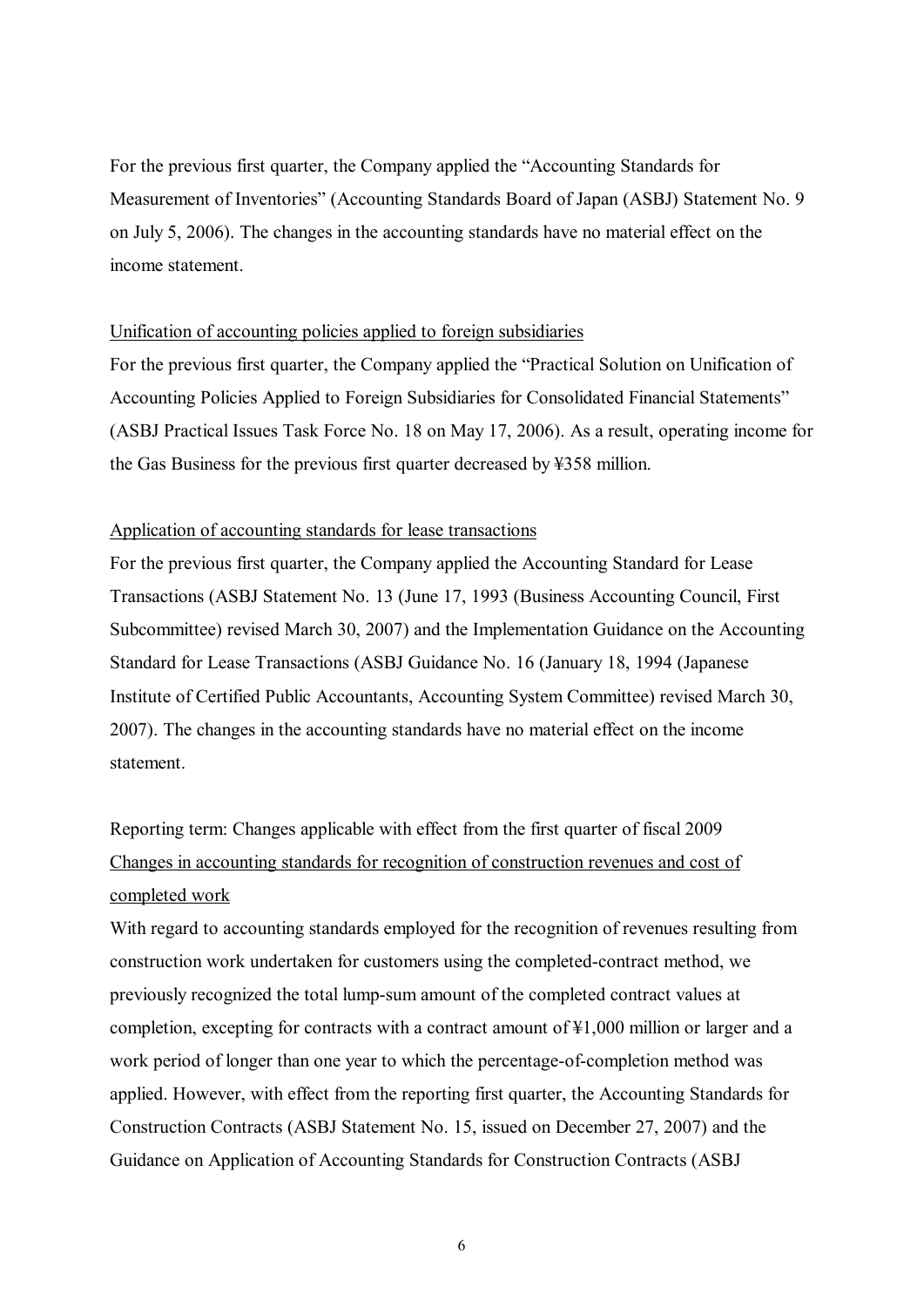Guidance No. 18, issued on December 27, 2007) have been applied to construction contracts. The percentage-of-completion method is applied to construction contracts meeting the following criteria: construction had started within the reporting period (except for short-period work); and the percentage of construction already completed by the end of the reporting period can be estimated fairly reliably. (The estimation is based on the proportion of direct costs incurred for each work phase as compared with the estimated total cost for the entire contract.) Other than the above-mentioned construction contracts, the completed-contract method has been applied.

This change has no effect on sales or operating income.

#### 4. Additional information

Previous first quarter (first quarter of fiscal 2009)

Changes in useful life of machinery and equipment

Effective from the previous first quarter, the Company and its consolidated subsidiaries in Japan have changed their accounting policy for the depreciation of machinery and equipment in line with amendments to the Income Tax Law effective from fiscal 2009.

Accordingly, the useful life of machinery and equipment has been changed to more effectively reflect the actual useful lives.

As a result, operating income for the previous first quarter decreased by ¥533 million for the Gas Business, ¥11 million for the Machinery and Equipment Business, and ¥2 million for the Housewares Business and Others.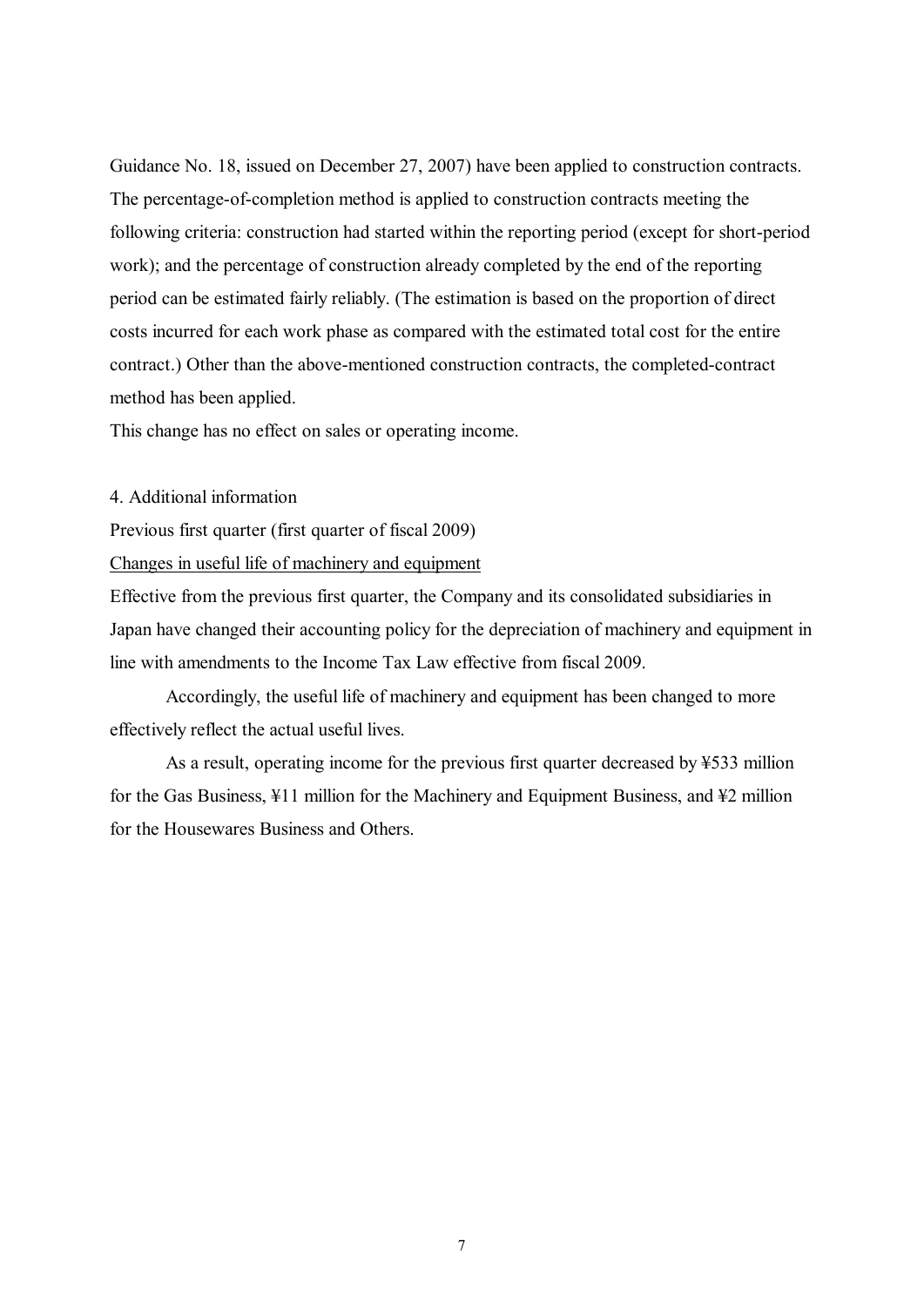## **5. Results by geographical segment**

|                                                 |        |                  |                 |        |                              | TATHIIOHO OT AAH I |
|-------------------------------------------------|--------|------------------|-----------------|--------|------------------------------|--------------------|
|                                                 | Japan  | North<br>America | Other countries | Total  | Eliminations or<br>Corporate | Consolidated       |
| <b>Sales</b>                                    |        |                  |                 |        |                              |                    |
| (1) Sales to external<br>customers              | 76,911 | 15,581           | 4,145           | 96,637 |                              | 96,637             |
| $(2)$ Sales from inter-<br>segment transactions | 768    | 567              | 1,080           | 2,416  | (2, 416)                     |                    |
| Total                                           | 77,679 | 16,149           | 5,225           | 99,054 | (2, 416)                     | 96,637             |
| Operating income                                | 3,796  | 1,112            | 328             | 5,237  | (194)                        | 5,042              |

(Millions of yen)

Fiscal 2010 (April 1 to June 30, 2009)

**Notes** 

1. Principal countries in the North America and Other Countries segments are as follows:

(1) North America: The United States of America

(2) Other countries: Singapore, Malaysia, Philippines, China, Taiwan etc.

### 2. Changes in Accounting Standards

Previous term: Changes applicable with effect from the first quarter of fiscal 2008 Accounting standards for valuation of inventory assets

For the previous first quarter, the Company applied the "Accounting Standards for Measurement of Inventories" (Accounting Standards Board of Japan (ASBJ) Statement No. 9 on July 5, 2006). The changes in the accounting standards have no material effect on the income statement.

# Unification of accounting policies applied to foreign subsidiaries

For the previous first quarter, the Company applied the "Practical Solution on Unification of Accounting Policies Applied to Foreign Subsidiaries for Consolidated Financial Statements" (ASBJ Practical Issues Task Force No. 18 on May 17, 2006). As a result, operating income on business operations in North America for the previous first quarter decreased by ¥358 million.

### Application of accounting standards for lease transactions

For the previous first quarter, the Company applied the Accounting Standard for Lease Transactions (ASBJ Statement No. 13 (June 17, 1993 (Business Accounting Council, First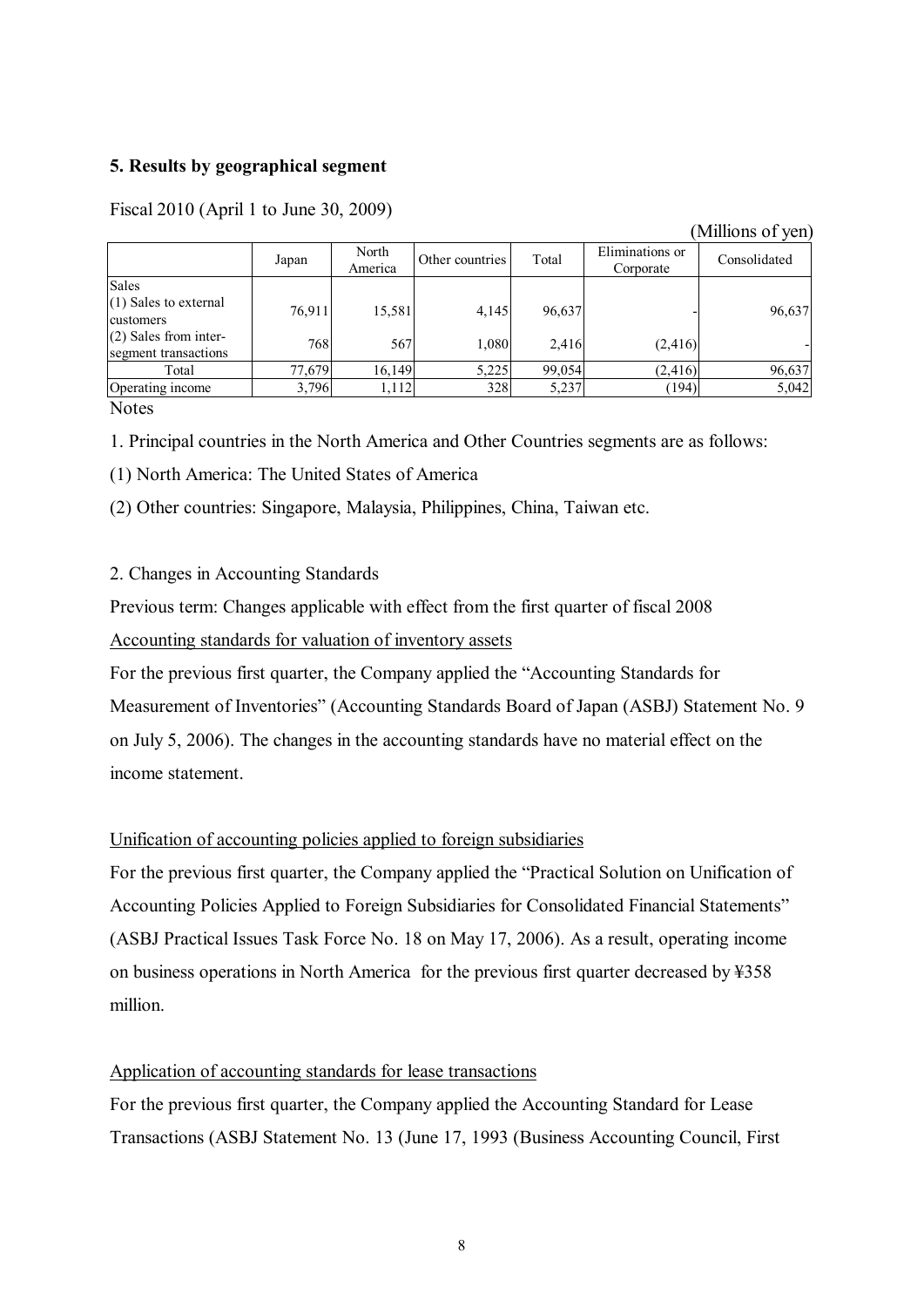Subcommittee) revised March 30, 2007) and the Implementation Guidance on the Accounting Standard for Lease Transactions (ASBJ Guidance No. 16 (January 18, 1994 (Japanese Institute of Certified Public Accountants, Accounting System Committee) revised March 30, 2007). The changes in the accounting standards have no material effect on the income statement.

# Reporting term: Changes applicable with effect from the first quarter of fiscal 2009 Changes in accounting standards for recognition of construction revenues and cost of completed work

With regard to accounting standards employed for the recognition of revenues resulting from construction work undertaken for customers using the completed-contract method, we previously recognized the total lump-sum amount of the completed contract values at completion, excepting for contracts with a contract amount of ¥1,000 million or larger and a work period of longer than one year to which the percentage-of-completion method was applied. However, with effect from the reporting first quarter, the Accounting Standards for Construction Contracts (ASBJ Statement No. 15, issued on December 27, 2007) and the Guidance on Application of Accounting Standards for Construction Contracts (ASBJ Guidance No. 18, issued on December 27, 2007) have been applied to construction contracts. The percentage-of-completion method is applied to construction contracts meeting the following criteria: construction had started within the reporting period (except for short-period work); and the percentage of construction already completed by the end of the reporting period can be estimated fairly reliably. (The estimation is based on the proportion of direct costs incurred for each work phase as compared with the estimated total cost for the entire contract.) Other than the above-mentioned construction contracts, the completed-contract method has been applied.

This change has no effect on sales or operating income.

### 3. Additional information

Previous first quarter (first quarter of fiscal 2009)

Changes in useful life of machinery and equipment